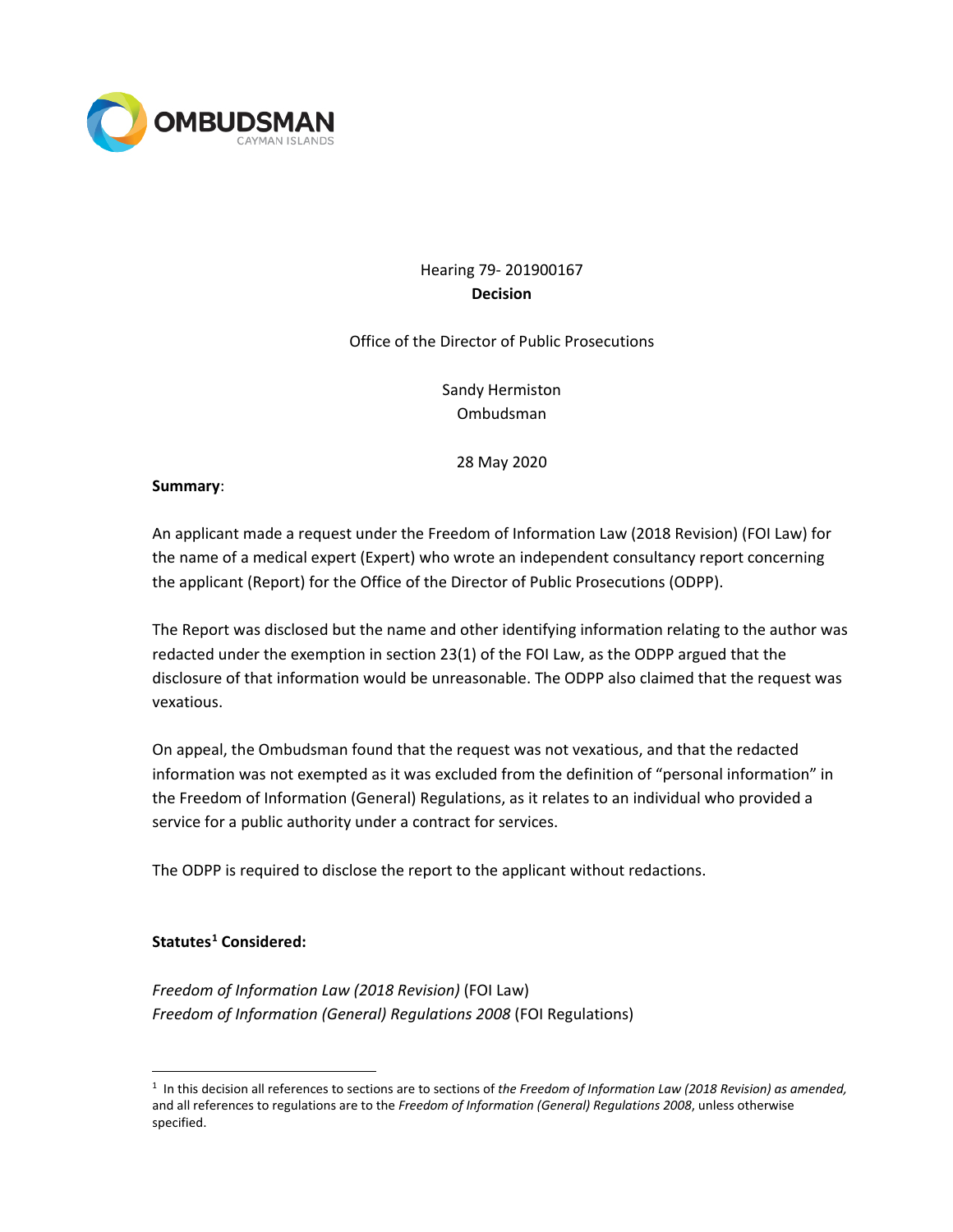#### **Contents:**

### **A. INTRODUCTION**

- $[1]$  On the 12<sup>th</sup> of September 2019 the applicant requested that the ODPP disclose the name of the Expert who wrote a Report in 2018 as an independent consultant engaged by the ODPP to review the appropriateness of the medical care provided to the applicant. The ODPP had previously disclosed the Report but had redacted the name and other data that could identify the Expert, which was claimed to be exempt pursuant to section 23(1) relating to the unreasonable disclosure of personal information.
- [2] On the 16<sup>th</sup> of September 2019 the Acting Director of the ODPP replied, referring to ODPP's response to a previous request from the same person, stating that the ODPP's position had not changed and they continued to rely on section 23(1).
- [3] The applicant was not satisfied and appealed to the Ombudsman to overturn the redactions.

### **B. CONSIDERATION OF ISSUES**

- [4] The ODPP relied on the exemption in section 23(1), but in its submission also claimed that the applicant "has become sufficiently vexatious to justify an outright refusal to grant access" on the basis of section 9(a). The ODPP did not separate the arguments relating to unreasonableness under section 23(1) and vexatiousness under section 9(a), but did provide various examples of what it alleged was vexatious and reckless behaviour on the part of the applicant.
- [5] As discussed in previous decisions, the provisions in section 9 do not form part of the exemptions in Part III of the FOI Law. Since it has the potential to stop a request outright, a claim under section 9 must be considered before any exemptions are taken into consideration. Therefore, I will first consider the claim of vexatiousness and then move on to the claimed exemption.
	- **a. Whether compliance with the request is not required because it is vexatious under sections 9(a) of the FOI Law.**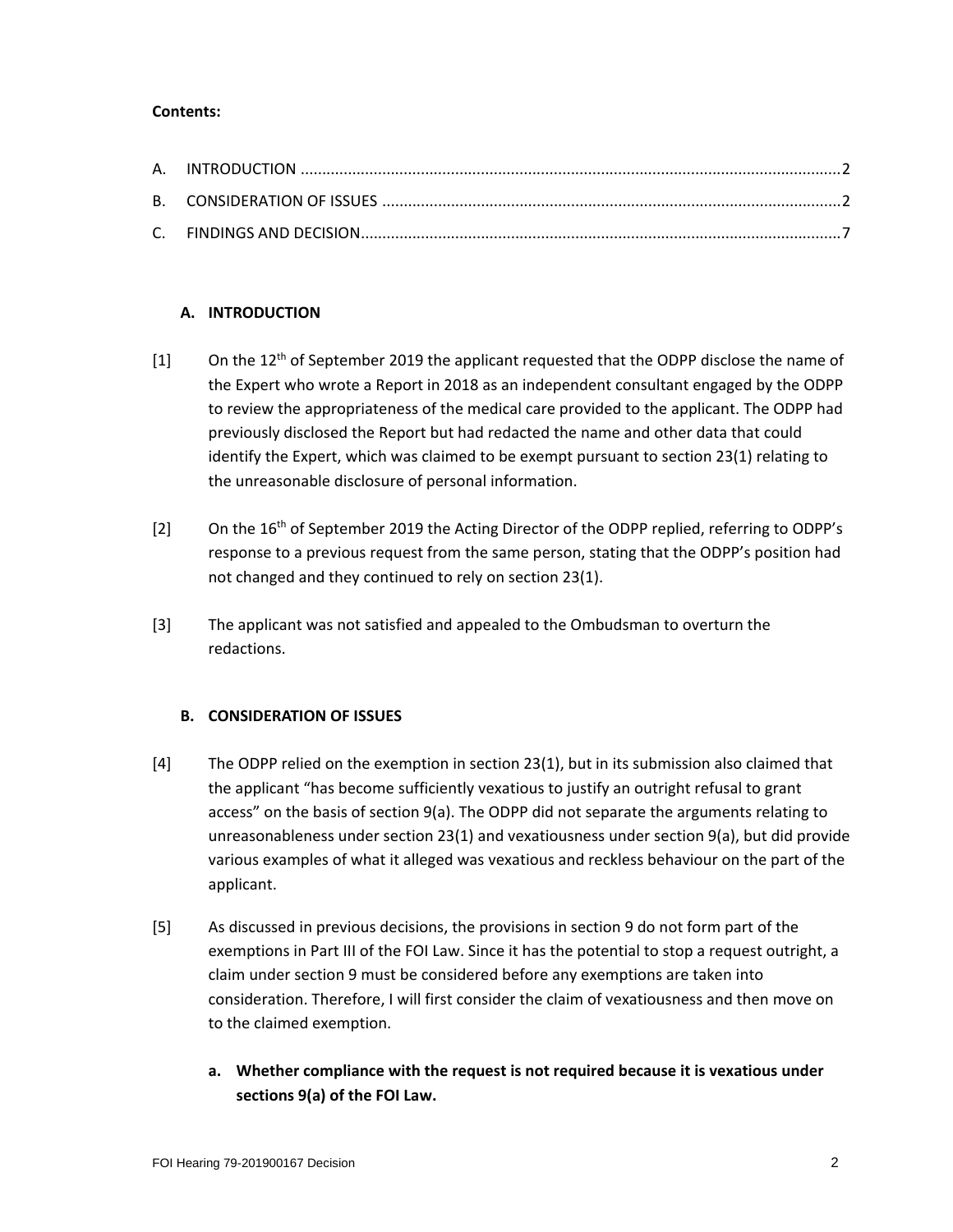- [6] Over a period of several years the applicant complained to the George Town Hospital, the Health Services Authority, the Royal Cayman Islands Police Service (RCIPS), HE the Governor, the Cayman Islands Courts, and other entities about a medical examination conducted in 2011, while she was a minor, and various reviews that took place in its aftermath. She also said she planned to file a complaint with the Florida Medical Board and indicated she had copied the complaint to other US authorities.
- [7] The applicant had received a copy of the Report with the name and identifying information relating to the Expert redacted. The applicant believed the Expert was wrong to conclude that the medical practitioners had performed their duties competently and within the expected standard of care, and was keen on holding the Expert accountable. The applicant questioned whether the Report was written by a medical expert at all.
- [8] The applicant's allegations were examined and considered by the Board of Medical Practitioners, a civil court, the (former) Director of Public Prosecutions, an independent Queen's Counsel, and an independent medical consultant (the Expert), over a period of several years. However, the applicant rejected the conclusions of these authorities, and continued to believe that the initial examination had been mishandled.
- [9] In a letter dated the 6<sup>th</sup> of November 2018 the applicant claimed that the Expert "lied... [and] needs to be held accountable", and suggested that the former DPP "conceal[el] the wrongs of [the physician who had conducted the 2011 examination]".
- [10] The ODPP stated that a letter from the applicant dated the 3<sup>rd</sup> of March 2019 constituted a "false medical report". It was addressed to the Serious Crime Case Manager investigating her complaint, and purported to have been commissioned by the ODPP as a "second opinion", which the ODPP said was untrue.
- [11] In a subsequent letter dated the  $12<sup>th</sup>$  of September 2019 the applicant again made sweeping accusations. She called the Expert's Report "inconsistent with the findings, the medical records, medical summary, medical record's office report, police report, civil report, Attorney's report, email of [the physician who conducted the initial examination], social worker's report, affidavit of [the physician], etc. …". The applicant called the Report "bias[ed], misleading, dishonest and [unreliable]".
- [12] The applicant also said that she and her family feared for their lives, stating that they,

*… have prepared a file to be send [sic] to the U.K. and involved the U.S. Government in the event [the applicant] goes missing or [is] killed, they know why, the FBI is also informed. … After all people goes [sic] missing here… I have to install sevailance [sic] in our home and to my phone because of us reporting child abuse as we were told, looking over our shoulders, living in fear of our lives...* When you look at the time *this case started, the lies, deceptions, people concealing the truth, accepting lies*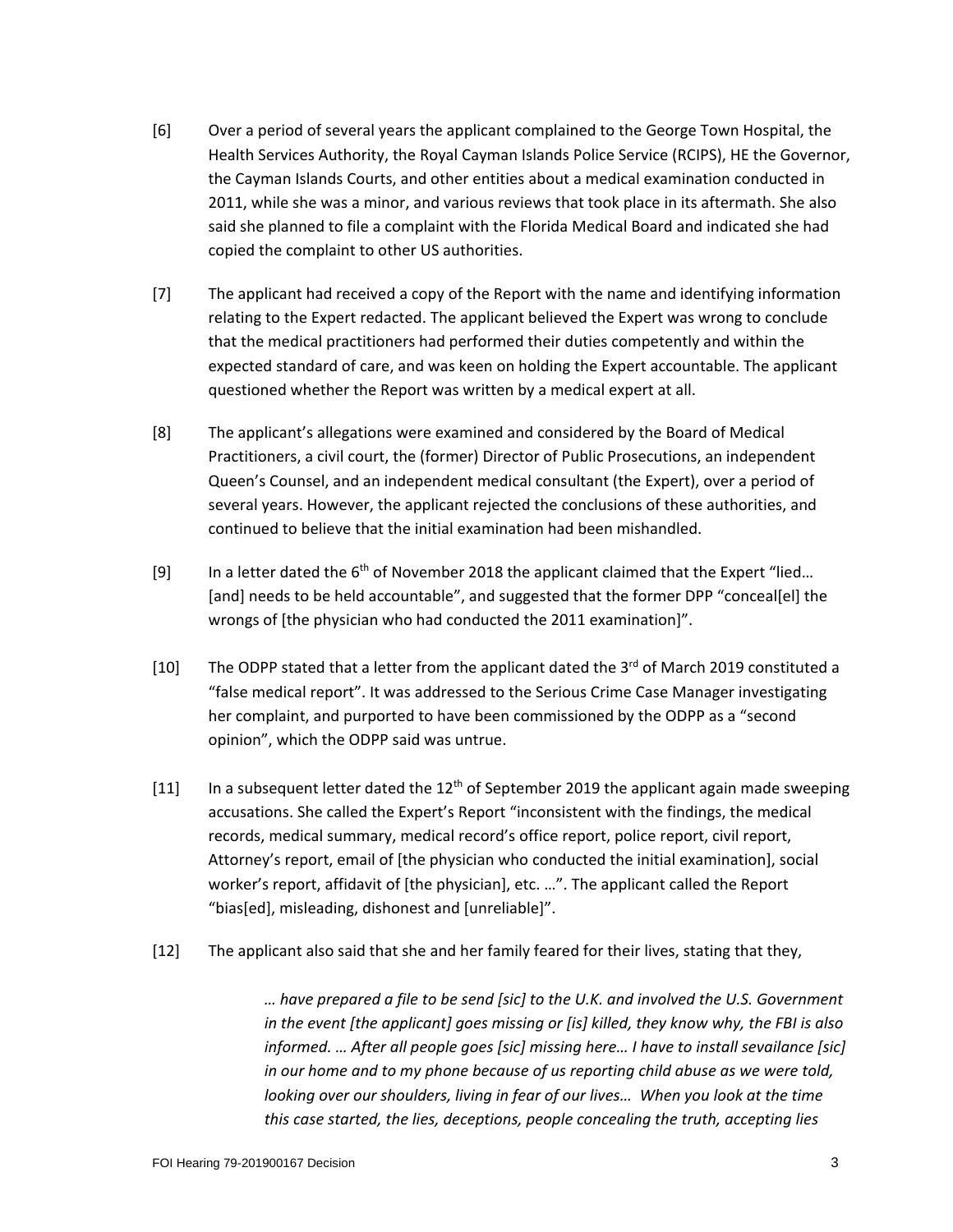*under oath, we will take no chances that people are capable of any wrong doings including killing.*

- [13] The ODPP argued that the applicant "behaved in an increasingly unreasonable and vexatious manner", asserting that their actions "are not just reckless and vexatious; they could amount to an offence under s.120 of the Penal Code".
- [14] Section 9(a) states that:

*9. A public authority is not required to comply with a request where –*

*(a) the request is vexatious;*

- [15] The term "vexatious" is not defined in the FOI Law or in the Interpretation Law, 1995. In **Information Commissioner v Devon County Council and Dransfield** the UK's Upper Tribunal concluded that in the context of FOI "vexatious" can be defined as the "… manifestly unjustified, inappropriate or improper use of a formal procedure"**[2](#page-3-0)** . The same Tribunal also made clear that the concepts of proportionality and justification are central to the consideration of vexatiousness in this context.
- [16] Guidance from the UK's Information Commissioner identifies a number of indicators, and clarifies that these "should not be regarded as either definitive or limiting". The indicators are:
	- Abusive or aggressive language
	- Burden on the authority
	- Personal grudges
	- Unreasonable persistence
	- Unfounded accusations
	- **Intransigence**
	- Frequent or overlapping requests
	- Deliberate intention to cause annoyance
	- Scattergun approach
	- Disproportionate effort
	- No obvious intent to obtain information
	- Futile requests
	- Frivolous requests
- [17] While the applicant's communications displayed a number of these indicators for vexatiousness, other indicators are lacking. The applicant's language and behaviour can be described as unreasonably persistent, intransigent and expressing unfounded accusations.

<span id="page-3-0"></span><sup>2</sup> *Dransfield v Information Commissioner and Devon County Council* [2012] UKUT 440 (AAC) 28 January 2013 para 27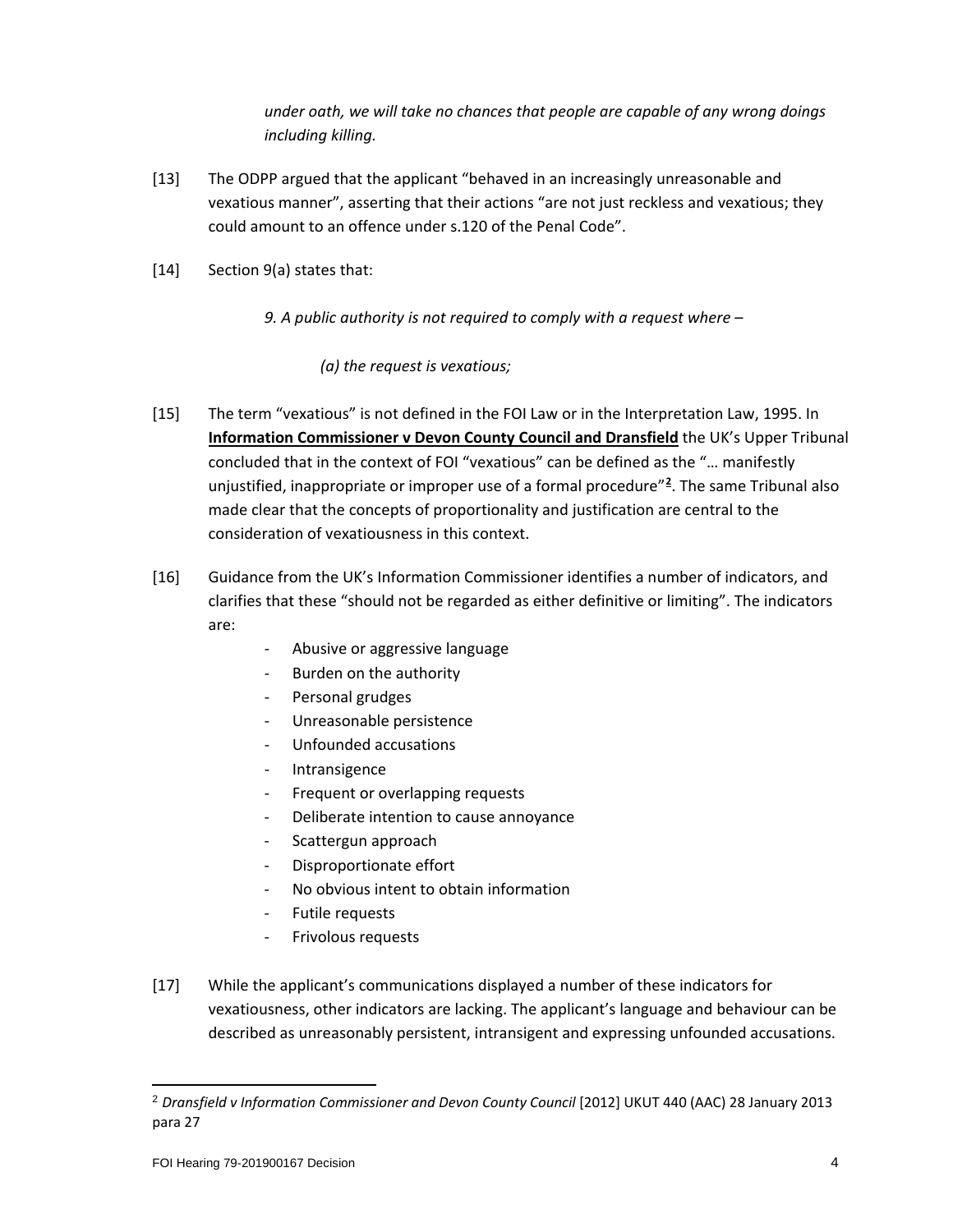- [18] However, there is no suggestion that complying with the request would place an undue burden or disproportionate effort on the ODPP, or that the request has the intention to cause deliberate annoyance, lacks focus, has no obvious intent to obtain information, is futile or frivolous.
- [19] In view of the applicant's persistent suspicions and accusations of wrongdoing in spite of the numerous investigations and reviews, a certain level of annoyance on the part of the ODPP is understandable. However, there is no justification to call the request, in the words of the UK Upper Tribunal, a "… manifestly unjustified, inappropriate or improper use of a formal procedure". In fact, disclosure may allay some of the applicant's suspicions about the nature of the Report. While the applicant was undoubtedly intransigent and persistent, the request itself was limited in scope to the identity of the author of an independent Report on the subject of the applicant's own medical history, which the applicant was reasonably entitled to.
- [20] **For these reasons the request is not vexatious, and section 9(a) does not apply.**

# **b. Whether granting access to the redacted information would involve the unreasonable disclosure of personal information of any person, living or dead.**

- [21] The ODPP claimed that the disclosure of the name and other personal information of the Expert would constitute an unreasonable disclosure of his personal information, in view of the applicant's stated goal of filing a complaint against the Expert, and the information is therefore exempted under section 23(1). The ODPP relied on the same arguments as above to claim that the disclosure of the Expert's name would be unreasonable.
- [22] Section 23(1) states:

*23. (1) Subject to the provisions of this section, a public authority shall not grant access to a record if it would involve the unreasonable disclosure of personal information of any person, whether living or dead.*

[23] "Personal information" is defined in regulation 2:

*"personal information" means information or an opinion (including information forming part of a database), whether true or not, and whether recorded in a material form or not, about an individual whose identity is apparent, or can reasonably be ascertained, from the information or opinion, including but not limited to-*

*(a) the individual's name, home address or home telephone number;*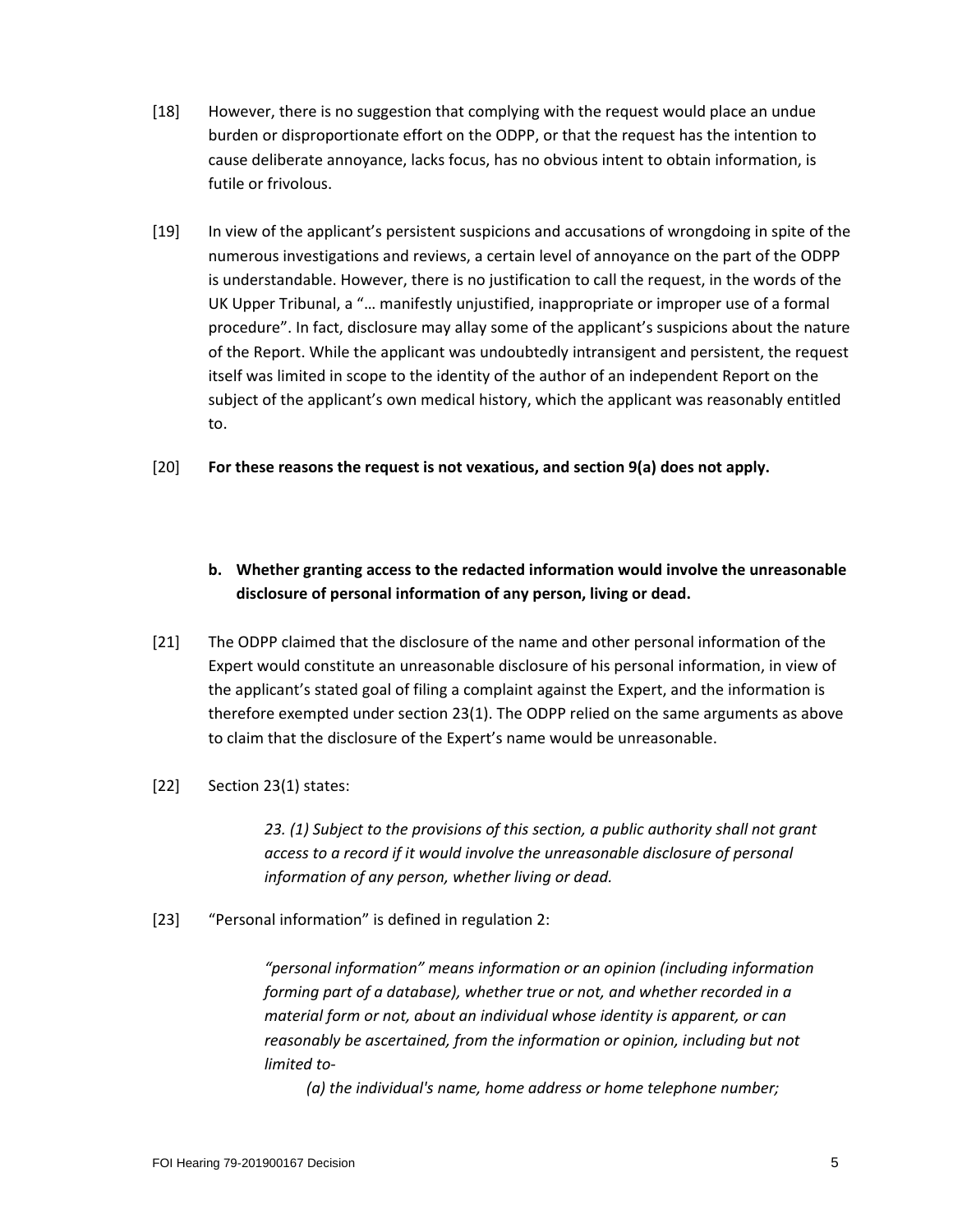- *(b) the individual's race, national or ethnic origin, colour or religious or political beliefs or associations;*
- *(c) the individual's age, sex, marital status, family status or sexual orientation;*
- *(d) an identifying number, symbol or other particular assigned to the individual;*
- *(e) the individual's fingerprints, other biometric information, blood type, genetic information or inheritable characteristics;*
- *(f) information about the individual's health and health care history, including information about a physical or mental disability;*
- *(g) information about the individual's educational, financial, employment or criminal history, including criminal records where a pardon has been given;*
- *(h) anyone else's opinions about the individual; or*
- *(i) the individual's personal views or opinions, except if they are about someone else;*
- *but does not include-*
	- *(i) where the individual occupies or has occupied a position in a public authority, the name of the individual or information relating to the position or its functions or the terms upon and subject to which the individual occupies or occupied that position or anything written or recorded in any form by the individual in the course of and for the purpose of the performance of those functions;*
	- *(ii) where the individual is or was providing a service for a public authority under a contract for services, the name of the individual or information relating to the service or the terms of the contract or anything written or recorded in any form by the individual in the course of and for the purposes of the provision of the service; or*
	- *(iii) the views or opinions of the individual in relation to a public authority, the staff of a public authority or the business or the performance of the functions of a public authority; and*
- [24] The exemption in section 23(1) involves a two-step test, namely (1) whether the redacted information is "personal information", and (2) if so, whether the disclosure of the redacted information would be unreasonable.
- [25] Paragraph (ii) of the definition of "personal information" in regulation 2 explicitly excludes,
	- *(ii) where the individual is or was providing a service for a public authority under a contract for services, the name of the individual or information relating to the service or the terms of the contract or anything written or recorded in any form by the individual in the course of and for the purposes of the provision of the service;*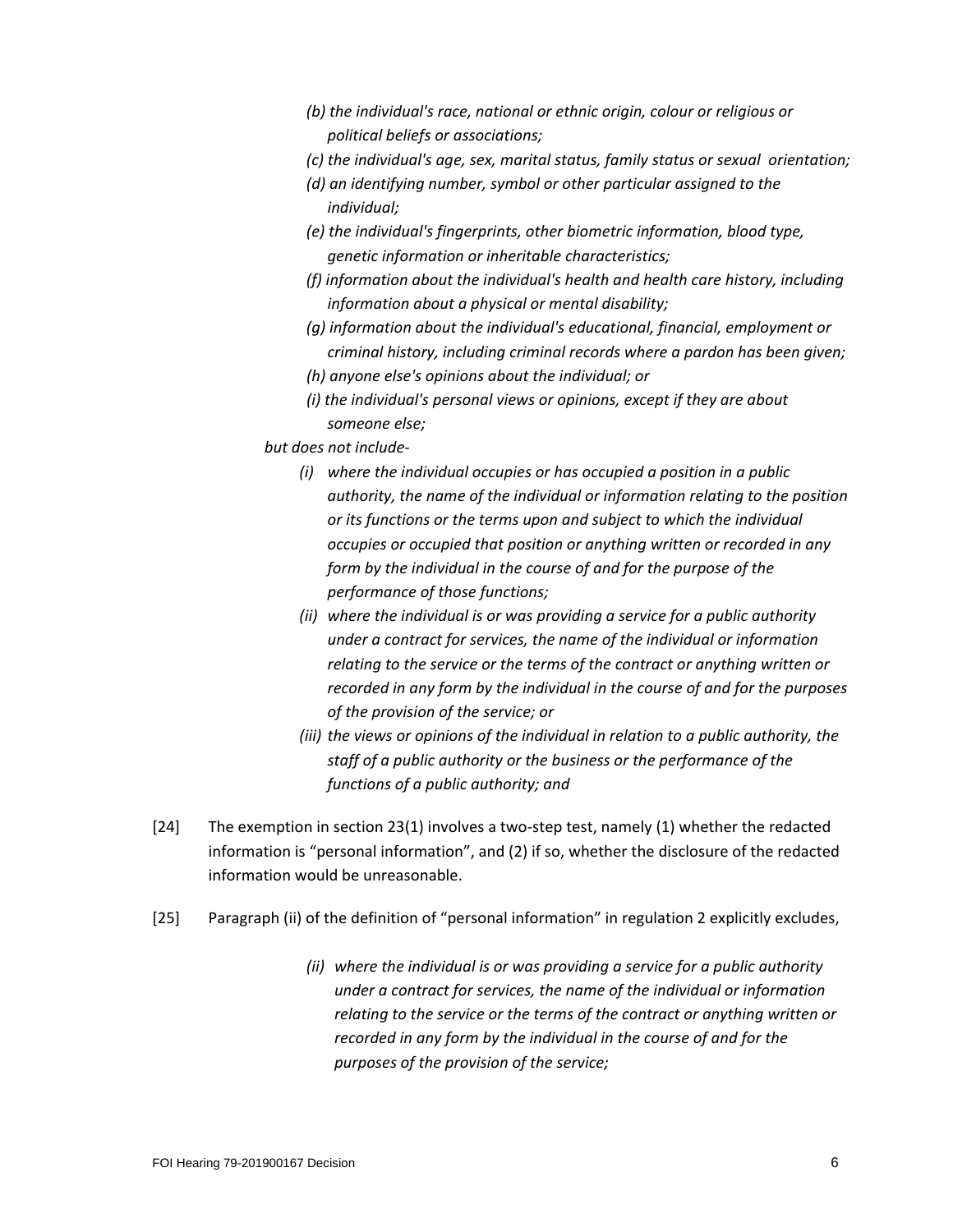- [26] The redacted information consists of the name and other identifying data relating to the author of the Report, who was an independent medical consultant engaged by the ODPP to review the appropriateness of the medical care provided to the applicant.
- [27] In writing the Report the Expert was acting in an official capacity as an independent consultant for the ODPP. He had a reasonable expectation that the Report – including his own identity as the author – would receive a certain amount of exposure, in so far as possible due to the sensitive nature of its contents. Indeed, the name and credentials of the author as a medical expert form an integral part of the Report that lend it trust and credibility. As the subject of the Report, the applicant had a reasonable expectation that its content and author would be made known to her.
- [28] In relation to the ODPP's argument that the applicant's desire to file a complaint against the Expert is unreasonable, and that the name should be withheld on that basis, I want to repeat the words of the previous Information Commissioner:

*Questions of access to a record held by Government cannot be concerned with how that record might be used in the future. This would be a shortcut to censorship, and would contradict the fundamental objectives of the FOI Law. Either a record is exempt under the Law or it is not, but, in either case, any presumed future use of a record can have no bearing on its disclosure. This principle is stated in section 6(3), which states that an applicant is not required to give any reason for requesting access. In the UK it is known as "motive blindness".[3](#page-6-0)*

- [29] **In conclusion, the redacted information is not personal information as defined in the Regulations, and the exemption in section 23(1) consequently does not apply to it. Therefore, the full Report including the name and identifying information of the author must be disclosed to the applicant.**
- [30] **Given the sensitive nature of the Report, which includes details of the applicant's health conditions and medical care, the disclosure is strictly to the applicant and not to the world at large.**
- [31] Since I have found that the exemption in section 23(1) does not apply to the redacted information I am not required to conduct a public interest test under section 26(1).

### **C. FINDINGS AND DECISION**

Under section 43(1) of the *Freedom of Information Law (2018 Revision)*, I make the following findings and decisions:

<span id="page-6-0"></span><sup>3</sup> Information Commissioner *ICO Hearing 37-02613 Decision Planning Department* 28 May 2014 para 143